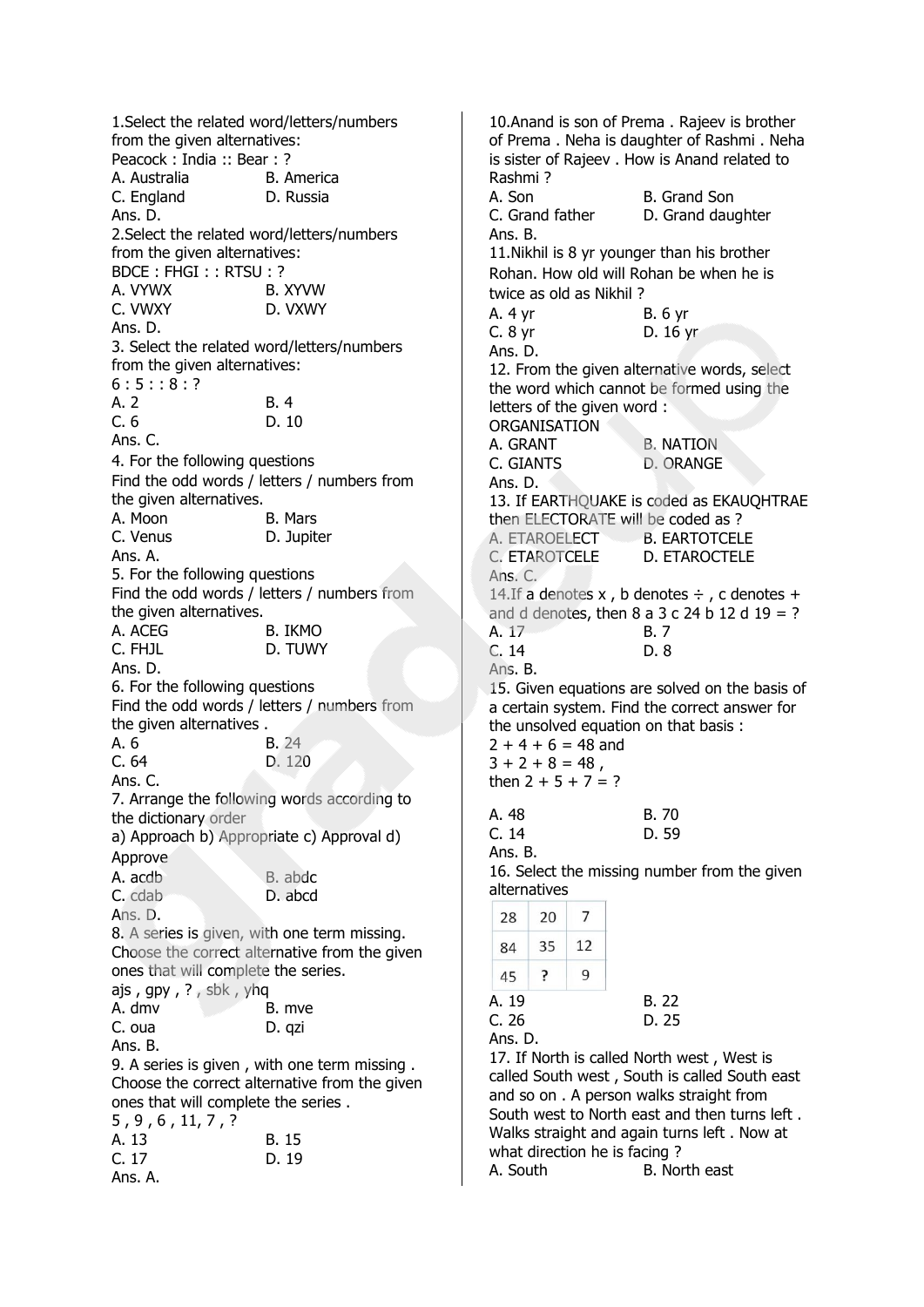Ans. D.

C. North D. South west

18. In the following question, one or two statement(s) is/are given followed by two conclusions/assumptions, I and II. You have to consider the statement to be true, even if it seems to be at variance from commonly known facts. You are to decide which of the given conclusions/assumptions can definitely be drawn from the given statement. Indicate your answer.

Statement: Some kings are queens. All queens are beautiful.

Conclusions: I. All kings are beautiful.

Conclusions: II. All queens are kings

A. Only conclusion I follows B. Only conclusion II follows

C. Either conclusion I or II follows

D. Neither conclusion I nor conclusion II follows

Ans. D.

19. Find the number of triangles in the figure



Ans. C.

20. Identify the diagram that best represents the relationship among classes given below: Elephants, Lions and Animals



Ans. C.

21. Which answer figure will complete the pattern in the figure?







22. From the given answer figures, select the one in which the figure is hidden/embedded.



23.A piece of paper is folded and cut as shown in the figures. From the given answer figures, indicate how it will appear when opened.





24. If a mirror is placed on the line MN, then which of the answer figures is the right image of the given figure?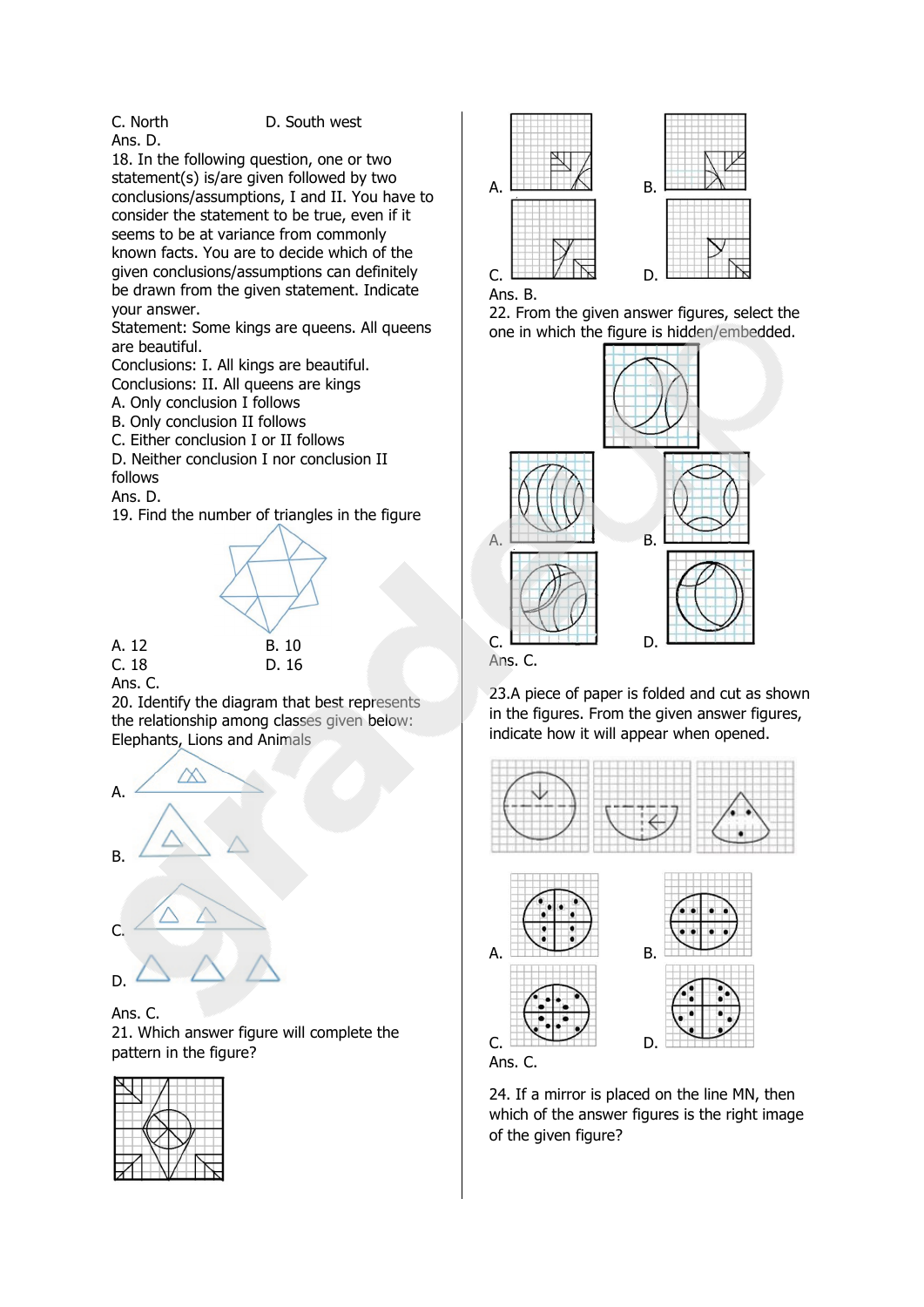

## Ans.B.

25. The sets of numbers given in the alternatives are represented. The columns and rows of Matrix I are numbered from 0 to 4 and that of Matrix II are numbered from 5 to 9. A letter from these matrices can be represented first by its row and next by its column, e.g., A can be represented by 12,24, etc., and 'R' can be represented by 57, 76, etc. Similarly you have to identify the set for the word 'ROSE'

|                         |             | MATRIX - I   |                |   |   |
|-------------------------|-------------|--------------|----------------|---|---|
|                         | $\mathbf 0$ | $\mathbf{1}$ | $\overline{2}$ | 3 | 4 |
| 0                       | A           | E            | s              | Τ | н |
| $\mathbf{1}$            | т           | н            | А              | E | s |
| $\overline{\mathbf{2}}$ | E           | S            | $\top$         | н | А |
| 3                       | н           | A            | E              | s | т |
| 4                       | s           | T            | н              | Δ | Ε |

|                | 5            | 6       |              | 8        |         |
|----------------|--------------|---------|--------------|----------|---------|
| 5              | p            | $\circ$ | $\mathsf{R}$ | $\kappa$ |         |
| 6              | K            | L.      | P            | $\circ$  | R       |
| $\overline{7}$ | $\circ$      | R.      | K            | L.       | P       |
| 8              | $\mathbf{L}$ | P       | $\circ$      | R        | К       |
| 9              | R            | ĸ       | L            | P.       | $\circ$ |

A. 86, 67, 33, 44 B. 88, 76, 31, 32 C. 95, 75, 02, 32 D. 57, 87, 32, 33 Ans. C.

26. Inflation is a situation characterised by

- A. Too much money chasing too few goods
- B. Too few money chasing too much goods

C. Too many people chasing too few goods D. Too many people chasing too little money Ans. A.

27. Which of the following was published by Gandhiji during his stay in South Africa? A. Young India B. Indian Opinion C. Nav Jivan D. None of these Ans. B.

28. What was the immediate aim of the Treaty of Purander in 1665? A. To gain goodwill of Shivaji B. To sow seeds of contention between Shivaji and Sultan of Bijapur C. To deceive Shivaji D. To make Shivaji a puppet of Mughals Ans. B. 29. Match the following: **Column-I** A) Mohenjodaro B) Harappa C) Kalibangan D) Lothal **Column-II** 1) Statue of a priest 2) Port 3) Plough marks 4) The Great Bath A. A-4, B-1, C-3, D-2 B. A-3, B-2, C-4, D-1 C. A-2, B-3, C-1, D-4 D. A-1, B-4, C-2, D-3 Ans. A 30. Blood is red in colour due to the presence  $of$ A. Cytochrome **B. Chlorophyll** C. Hemocyanin D. Haemoglobin Ans. D. 31. Which one of the following events in a botanical garden is never directly influenced by light? A. Flowering B. Photosynthesis C. Transpiration D. Fertilization Ans. D. 32.What type of lens is used to correct vision of a person suffering from Myopia? A. Convex lens B. Concave lens C. Crossed lens D. Cylindrical lens Ans. B. 33. Iodex, a pain relief balm, has the smell of \_\_\_\_\_\_\_\_\_\_ . A. Methyl salicylate B. Ethyl salicylate C. Propyl salicylate D. Butyl salicylate Ans. A. 34.Which of the following is usually not an airpollutant? A. Hydrocarbons B. Sulphur dioxide C. Carbon dioxide D. Nitrous oxide Ans. D. 35.Which of the following is called the Land of White Elephants? A. Thailand B. Africa C. Cuba D. Turkey Ans. A.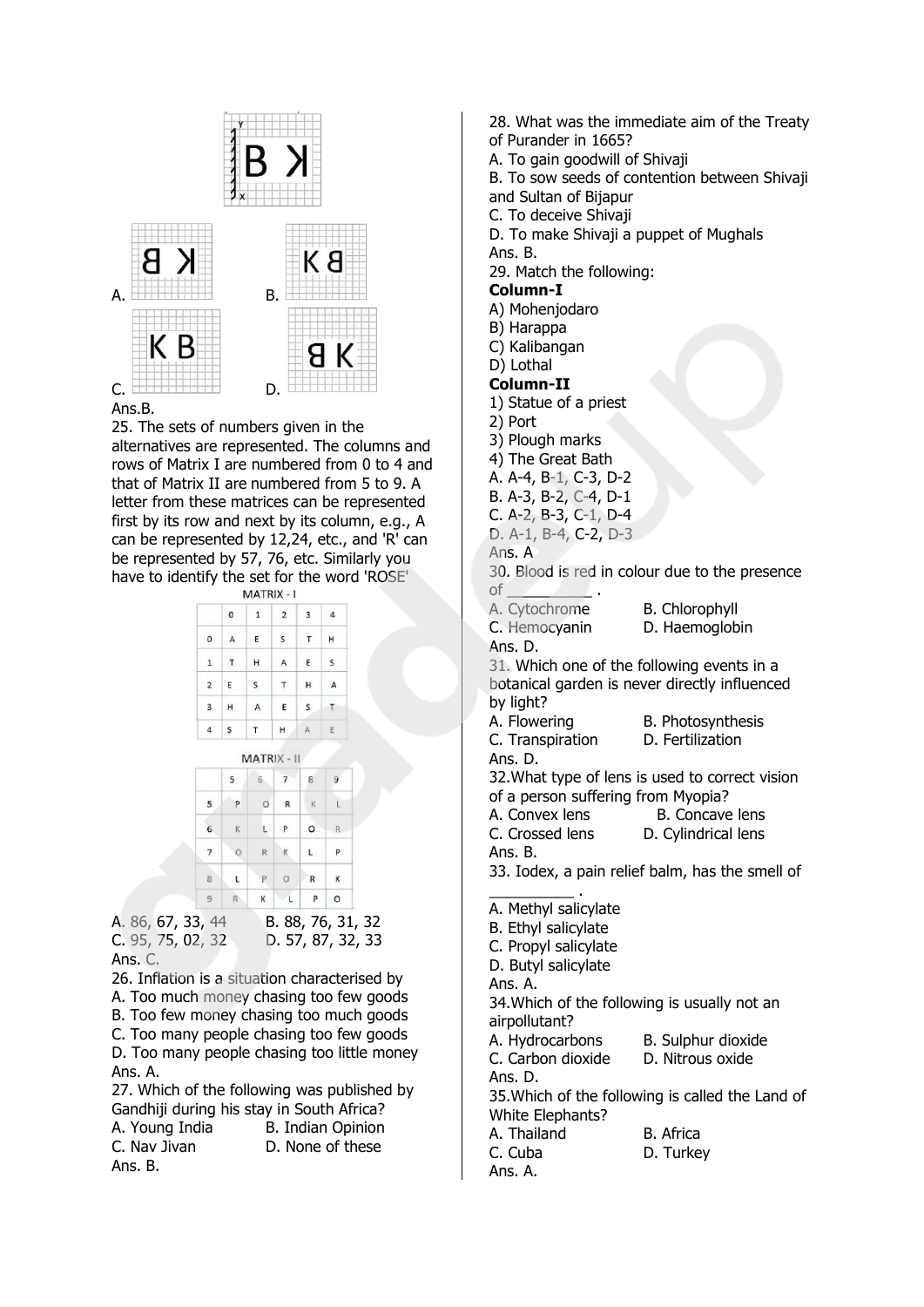36. On April 10 2016, a huge fire broke out during fireworks display at one of the following temples of Kerala. A. Chhotanikkara temple B. Puttingal temple C. Vishnuvira temple D. Manarasala temple Ans. B. 37.Which of the following games was included in Rio Olympics after more than 100 years? A. Diving B. Taekwondo C. Beach Volleyball D. Golf Ans. D. 38. One of the following is 'Labour' in Economics. A. A Musician performing for a benefit fund B. A Painter working for his own pleasure C. Reading a book as a hobby D. A Mother teaching her own son Ans. A. 39. Which of the following is a fish? A. Jelly fish B. Lobster C. Salmon D. Whale Ans. C. 40.The disconnected lines drawn on a map for showing slope A. Bench marks B. Contours C. Form lines D. Hachure Ans. D. 41. A man standing close to the platform at a railway station experiences a pulling force towards a fast moving train because of \_\_\_\_\_\_\_\_\_\_ . A. gravitational force between train and man B. illusion of the man C. the centripetal force D. pressure difference due to fast moving air in between Ans. D. 42.The Network is overloaded with enormous data sent by many computers within the network. The inability of the network to deliver the data is termed as A. Access control B. Congestion C. Error propagation D. Deadlock Ans. B. 43. Who is referred to as 'Frontier Gandhi'? A. Sheikh Abdullah B. Manilal Gandhi C. Khan Abdul Gaffar Khan D. Gopal Krishna Gokhale Ans. C. 44. Which of the following fuels causes minimum environmental pollution? A. Diesel B. Kerosene

C. Hydrogen D. Coal Ans. C. 45. 'Sun Temple' is situated in the state of \_\_\_\_\_\_\_\_\_\_ . A. Rajasthan B. Andhra Pradesh C. Odisha D. Tamil Nadu Ans. C. 46. Vinegar is \_ A. diluted acetic acid B. glacial acetic acid C. glacial formic acid D. diluted formic acid Ans. diluted acetic acid 47. Open Market Operations refer to \_\_\_\_\_\_\_\_\_\_ . A. Borrowings by Scheduled banks from RBI B. Lending by Commercial banks to industry C. Purchase and sale of Government securities by RBI D. Deposit mobilisation Ans. C. 48. International 'Yoga Divas' is celebrated every year on A. 21st May B. 21st June C. 25th May D. 25th June Ans. B. 49.Which of the following Article of Indian Constitution deals with the Right to Equality before Law? A. Article 13 B. Article 14 C. Article 15 D. Article 17 Ans. B. 50.A group of interconnected islands is known as \_ A. Strait B. Peninsula C. Archipelago D. Lagoon Ans. C. 51. Koushik can do a piece of work in X days and Krishnu can do the same work in Y days. If they work together, then they can do the work in A. (X+Y) days B.  $1/(X+Y)$  days C.  $XY/(X+Y)$  days D. (X+Y)/XY days Ans. D. 52.A hollow hemispherical bowl is made of silver with its outer radius 8 cm and inner radius 4 cm respectively. The bowl is melted to form a solid right circular cone of radius 8 cm. The height of the cone formed is A. 7 cm B. 9 cm C. 12 cm D. 14 cm Ans. D. 53. While selling a shirt, a shopkeeper gives a

discount of 7%. If he gives discount of 9% he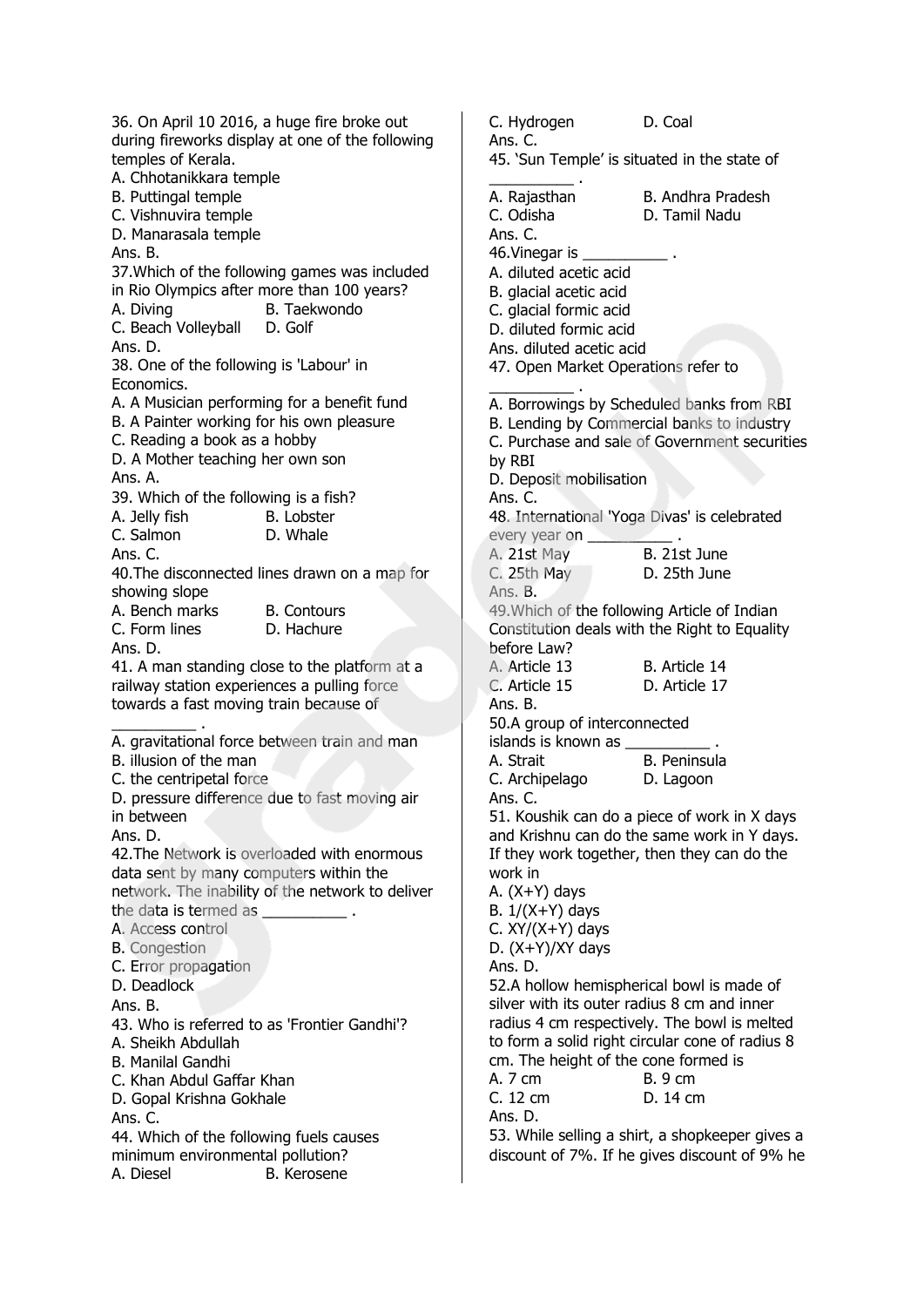earns Rs. 15 less on profit. The market price of the shirt is :

| A. 712               | B. 787 |
|----------------------|--------|
| C. 750               | D. 697 |
| $\Delta$ nc $\Gamma$ |        |

Ans. C. 54. The railway fares of air conditioned sleeper and ordinary sleeper class are in the ratio 4:1. The number of passengers travelled by air conditioned sleeper and ordinary sleeper classes were in the ratio 3:25. If the total collection was Rs. 37,000, how much did air conditioner sleeper passengers pay? A. Rs. 15,000 B. Rs. 10,000 C. Rs. 12,000 D. Rs. 16,000 Ans. C. 55.If the cost price of 20 books is the same as selling price of 25 books, then the loss percentage is A. 20 B. 25 C. 22 D. 24 Ans. A. 56.The number of students in a class is increased by 20% and the number now becomes 66. Initially the number was A. 45 B. 50 C. 55 D. 60 Ans. C. 57.Two trains start from a certain place on two parallel tracks in the same direction. The speed of the trains are 45 Km/hr and 40 Km/hr respectively. The distance between the two trains after 45 minutes will be A. 2.5 km B. 2.75 km C. 3.7 km D. 3.75 km Ans. D. 58. If  $1+5+\frac{1}{1}=6$  $x + 1$  $+5+\frac{1}{2}=6$  $\frac{1}{x+1}$  = 6 then the value of  $(x+1)$  $(x+1)$ 3 2  $1)^3 + \frac{1}{2}$ 1 *x x*  $+1)^3 + ^{+}$ is A. 2 B. 0 C. 2 D. 4 Ans. C. 59. If  $a^2 + 1 = 9a$ ,  $(a \ne 0)$  then the value of  $(a)$  $(a)$ 2 2  $a)^2 + \frac{1}{2}$ *a*  $+\frac{1}{\sqrt{2}}$  is A. 81 B. 18 C. 79 D. 83 Ans. C. 60. The vertical angle A of an isosceles triangle ΔABC is three times the angle B of it. The measure of the angle A is

| A. $90^\circ$    | B. 108°       |
|------------------|---------------|
| $C. 100^{\circ}$ | D. $36^\circ$ |

Ans. B. 61.Two circles touch each other internally. The radius of the larger circle is 6 cm and the distance between the centre is 2 cm, then the radius (in cms) of the other circle is A. 8 B. 2 C. 4 D. 3 Ans. C. 62. If  $y = 2 \sec \theta$  and  $x = 3 \tan \theta$  then 2 3 9 4  $\frac{x^2}{2} - \frac{y^3}{4}$  is A. 0 B. 1 C. 2 D. 1 Ans. D. 63. When n is divided by 4, the remainder is 3. The remainder when 2n is divided by 4 is: A. 1 B. 2 C. 3 D. 6 Ans. B. 64. Eight members of a club donate Rs. 100 each towards a Relief Fund and the President of the club donates Rs. 50 more than the average donation of all (including President) of them. Then the contribution of the president is A. 106.25 B. 156.25 C. 56.25 D. 206.25 Ans. A. 65. If a+b+c = 15 and  $\frac{1}{a} + \frac{1}{b} + \frac{1}{c} = \frac{71}{abc}$  $+\frac{1}{L}+\frac{1}{L}=$ then the value of  $a^3 + b^3 + c^3 - 3abc$  is A. 160 B. 180 C. 200 D. 220 Ans. B. 66. If k is the largest possible real number such that  $p^4 + q^4 = (p^2 + kpq + q^2)(p^2 - kpq + q^2)$ , then the value of k is A. 1 B.  $-\sqrt{2}$  $C. 2$  $D. \sqrt{2}$ Ans. D. 67. ΔABC is similar to ΔDEF. If the ratio of similar sides is K:1, the ratio of their areas is A. <sup>2</sup> *k* :1 B. 2k : 1 C. 2 :1 2 *k* D.  $2k^2:1$ Ans. A. 68. ABC inscribed in a circle so that BC is diameter. The tangent at a point C intersects BA when produced at a point D. If  $\angle$  ABC = 36° then the value of  $\angle$  ADC A. 36° B. 44° C. 48° D. 54° Ans. D.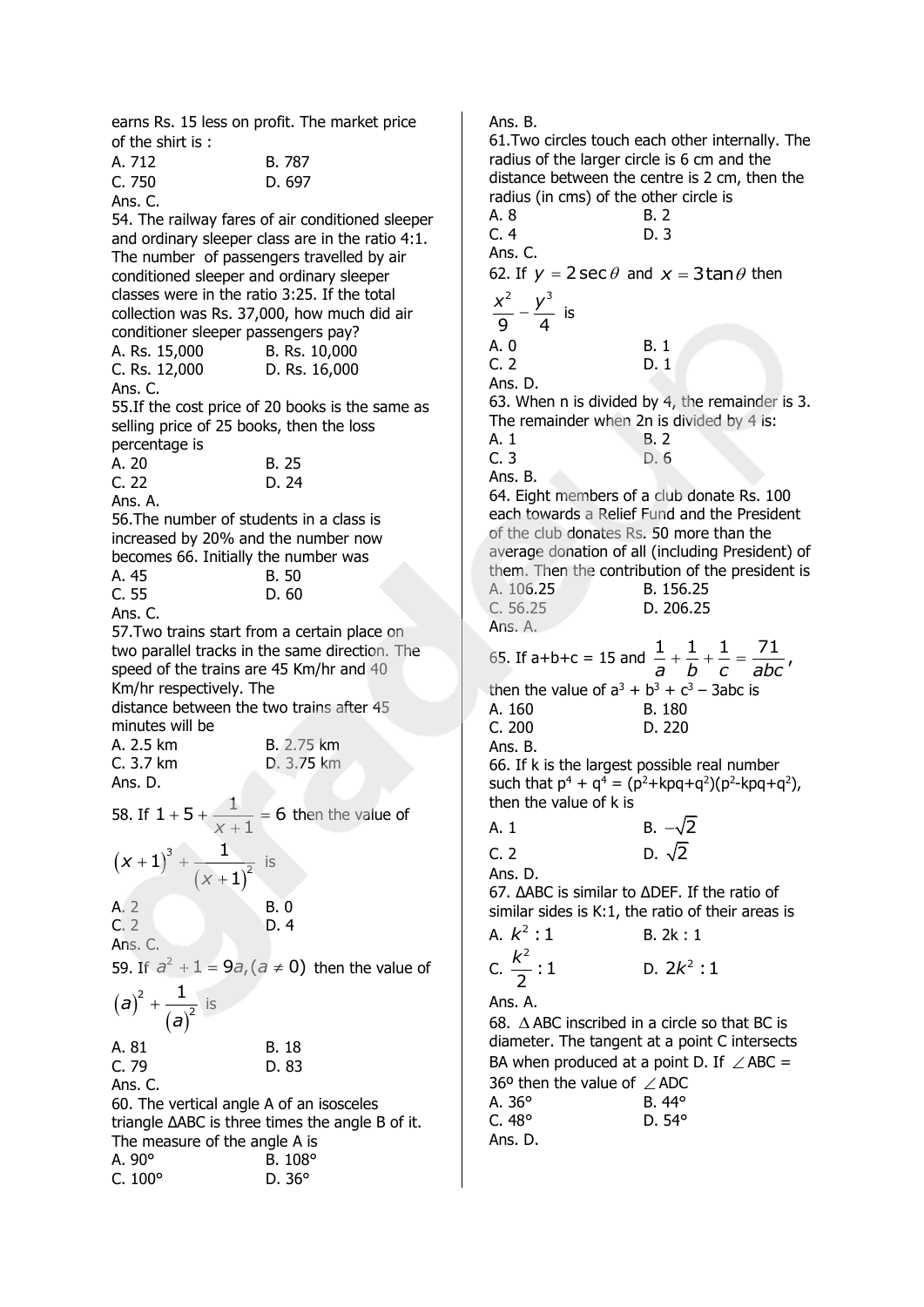69.If the length of the shadow of a vertical pole be √3 times the height of the pole, the angle of elevation of the sun is:

| A. $60^\circ$ | $B.45^\circ$  |
|---------------|---------------|
| $C.30^\circ$  | D. $90^\circ$ |
|               |               |

Ans. C. 70. If the simple interest on a sum of money for 2 years at 5% per annum is Rs. 50, the compound interest on the same at the same rate and for the same time is:

| יכו הווה     |              |
|--------------|--------------|
| A. Rs. 50.50 | B. Rs. 51.25 |
| C. Rs. 51.50 | D. Rs. 50.05 |
| Ans. C.      |              |

71. If  $r \sin \theta = \sqrt{3}$ , and  $r \cos \theta = 1$ , then values of r and  $\theta$  are :  $(0^{\circ} \le \theta, 90^{\circ})$ 

A. r=1, θ=30° B.  $r=1/2$ ,  $θ=30°$ 

C.  $r = \sqrt{3}$ ,  $\theta = 30^{\circ}$ 

D. r=2, θ=60°

Ans. D.

72. Study the bar diagram carefully and answer the following questions. Export (in Billion Rupees) of gems and jewellry in the year 19911992 is given.

| USA         |         |     |        |        |        | 22.6 |
|-------------|---------|-----|--------|--------|--------|------|
| Japan       |         |     |        | 12.5   |        |      |
| Belgium     |         |     |        | 12.1   |        |      |
| Hongkong    |         |     | 10.6   |        |        |      |
| UAE         |         | 3.3 |        |        |        |      |
| Thailand    | 2.5     |     |        |        |        |      |
| Switzerland | 2.6     |     |        |        |        |      |
| Israel      | $1.6\,$ |     |        |        |        |      |
| UK          | $1.6\,$ |     |        |        |        |      |
| Germany     | 1.1     |     |        |        |        |      |
|             | 0       | 5   | $10\,$ | $15\,$ | $20\,$ | 25   |

The ratio of the sum of the exports to the bottom six countries to the total exports to all the given countries in 19911992 is approximately:

| A. 1/6  | B. 1/5 |
|---------|--------|
| C. 1/8  | D. 2/9 |
| Ans. A. |        |

73. Study the bar diagram carefully and answer the following questions. Export (in Billion Rupees) of gems and jewellry in the year 19911992 is given.



The country to which twice the export is nearly equal to the average exports in 199192 is

Ans. D.

A. U.K B. Thailand C. Israel D. UAE

74.Study the bar diagram carefully and answer the following questions. Export (in Billion Rupees) of gems and jewellry in the year 19911992 is given.



The ratio of the total exports to Japan, Belgium and HongKong to the export to rest of the countries in 199192

| is nearly:       |          |
|------------------|----------|
| A. <b>35:</b> 34 | B. 35:69 |
| C. 69:35         | D. 35:35 |
| Ans. A.          |          |

75. Study the bar diagram carefully and answer the following questions. Export (in Billion Rupees) of gems and jewellry in the year 19911992 is given.



The export to Hongkong is approximately how many times the export to Germany?

| A. 8 | <b>B.</b> 9 |
|------|-------------|
| C.10 | D. 11       |

Ans. 10

76. In the following question, out of the four alternatives, choose the word which best expresses the meaning of the given word and click the button corresponding to it. SCANDALIZED

> **SCARED SHOCKED**

| JUNIVALILLU  |    |
|--------------|----|
| A. IRRITATED | В. |
| C. Worried   | D. |
| Ans. D.      |    |

77. In the following question, out of the four alternatives, choose the word which is opposite in meaning to the given word and click the button corresponding to it.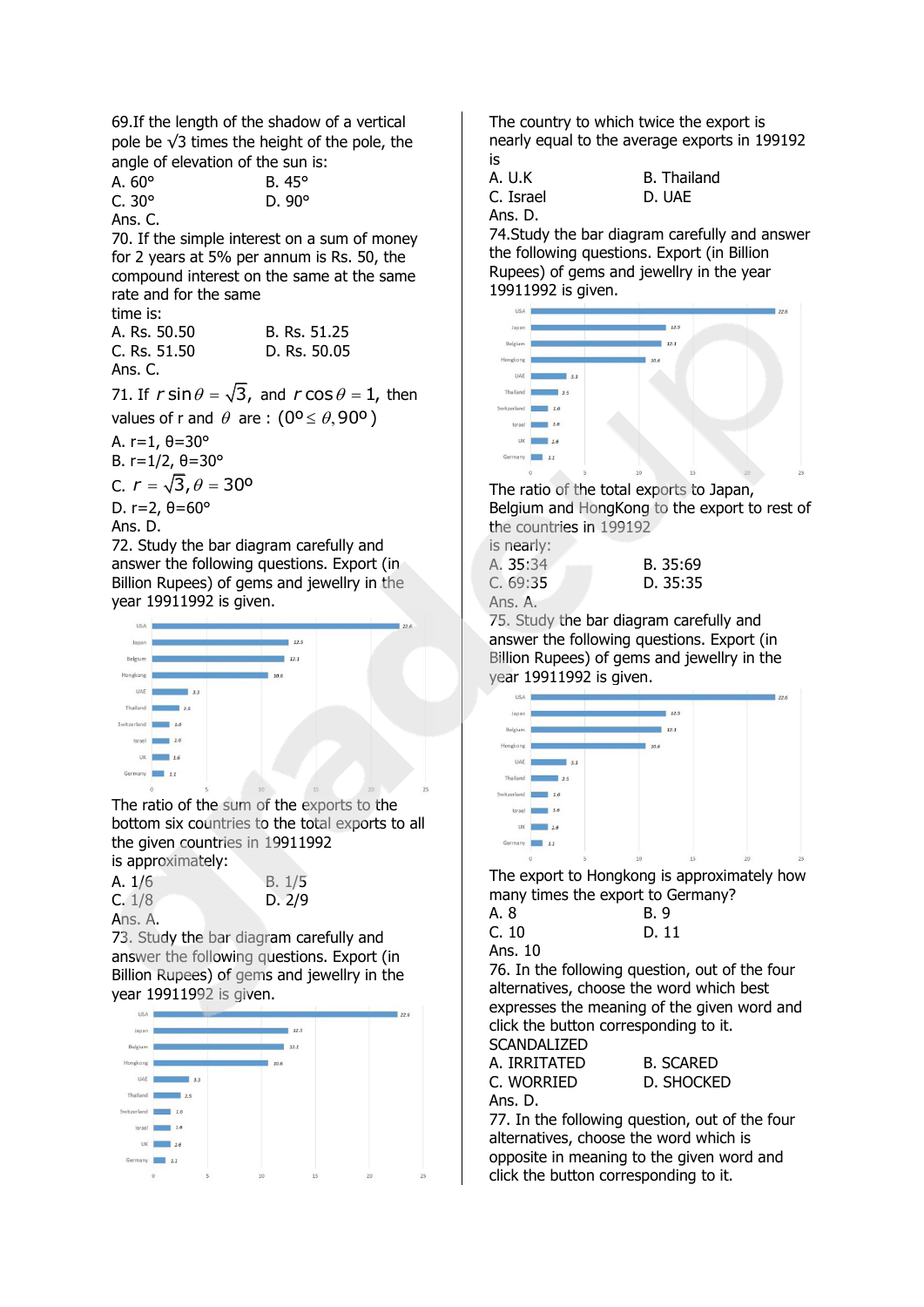INSOLENT

| A. MANNERLY | <b>B. HAUGHTY</b> |
|-------------|-------------------|
| C. DEFIANT  | D. RUDE           |
| Ans. A.     |                   |

78. Four words are given, out of which only one word is spelt correctly. Choose the correctly spelt word and click the button corresponding to it.

| A. Immense  | B. Imense  |
|-------------|------------|
| C. Immiense | D. Imminse |
| Ans. A.     |            |

79. In the following questions, one part of the sentence may have an error. Find out which part of the sentence has an error and click the button corresponding to it. If the sentence is free from error, click the "No error" option. The leader (A) / with all his followers (B) / are send to prison. (C) / No Error (D)

| A. A | $\cdot$ $\cdot$ $\cdot$ | B.B  |  |
|------|-------------------------|------|--|
| C.C  |                         | D. D |  |
|      |                         |      |  |

Ans. C.

80.In the following questions, one part of the sentence may have an error. Find out which part of the sentence has an error and click the button corresponding to it. If the sentence is free from error, click the "No error" option. Do you know (A) / whom the (B) / next  $s_{\text{other}}$  is?  $\overrightarrow{C}$   $\overrightarrow{I}$  No Error  $\overrightarrow{D}$ 

|           | Speaker is: $(U)$ / INO EITOR (D) |
|-----------|-----------------------------------|
| A. A      | B.B                               |
| C. C      | D. D                              |
| $A_{n,n}$ |                                   |

Ans. B.

81.In the following questions, one part of the sentence may have an error. Find out which part of the sentence has an error and click the button corresponding to it. If the sentence is free from error, click the "No error" option. He is having an attack (A) / of fever everyday (B) / for the last few days. (C) / No Error (D)

| .<br>A. A                | B.B |
|--------------------------|-----|
| C. C                     | D.D |
| $\overline{\phantom{a}}$ |     |

Ans. A.

82.The sentences given with blanks are to be filled with an appropriate word(s). Four alternatives are suggested for each question. For each question, choose the correct alternative and click the button corresponding to it.

| Children must be | to their parents. |
|------------------|-------------------|
| A. obedient      | B. obeying        |
| C. obey          | D. obeyed         |
| Ans. A.          |                   |

83. The sentences given with blanks are to be filled with an appropriate word(s). Four alternatives are suggested for each question. For each question, choose the correct alternative and click the button corresponding to it.

Every minister is \_\_\_\_\_ to the Parliament.

A. responsive B. response

C. responsibility D. responsible

Ans. D. 84. The sentences given with blanks are to be filled with an appropriate word(s). Four alternatives are suggested for each question. For each question, choose the correct alternative and click the button corresponding to it.

She had a \_\_\_\_\_\_ talk with her friend.

| A. hard to hard  | B. heart to heart |
|------------------|-------------------|
| C. hard to heart | D. heart to hard  |
| Ans. B.          |                   |

85. In each of the questions, four alternatives are given for the Idiom/Phrase. Choose the alternative which best expresses the meaning of the Idiom/Phrase and click the button corresponding to it.

Bark is worse than his bite

A. Threat is worse than the action taken

B. Temper cannot be controlled

C. Ferocious scolding hurt more than his action D. Anger is always justified

Ans. A.

86. In each of the questions, four alternatives are given for the Idiom/Phrase. Choose the alternative which best expresses the meaning of the Idiom/Phrase and click the button corresponding to it.

Throw caution to the winds

A. To be fearful

B. To warn others not to travel

C. To behave recklessly

D. To behave with care and caution

Ans. To behave recklessly

87.In each of the questions, four alternatives are given for the Idiom/Phrase. Choose the alternative which best expresses the meaning of the Idiom/Phrase and click the button corresponding to it.

Ill at ease

A. Unwell B. Irritated C. Uneasy D. Confused Ans. C.

88.Out of the four alternatives, choose the one which can be substituted for the given words/sentences and click the button corresponding to it.

An action or event that happens before another important one and forms an introduction to it.

| A. Foreword | <b>B.</b> Predecessor |
|-------------|-----------------------|
| C. Prefix   | D. Prelude            |
| Ans. D.     |                       |

89.Out of the four alternatives, choose the one which can be substituted for the given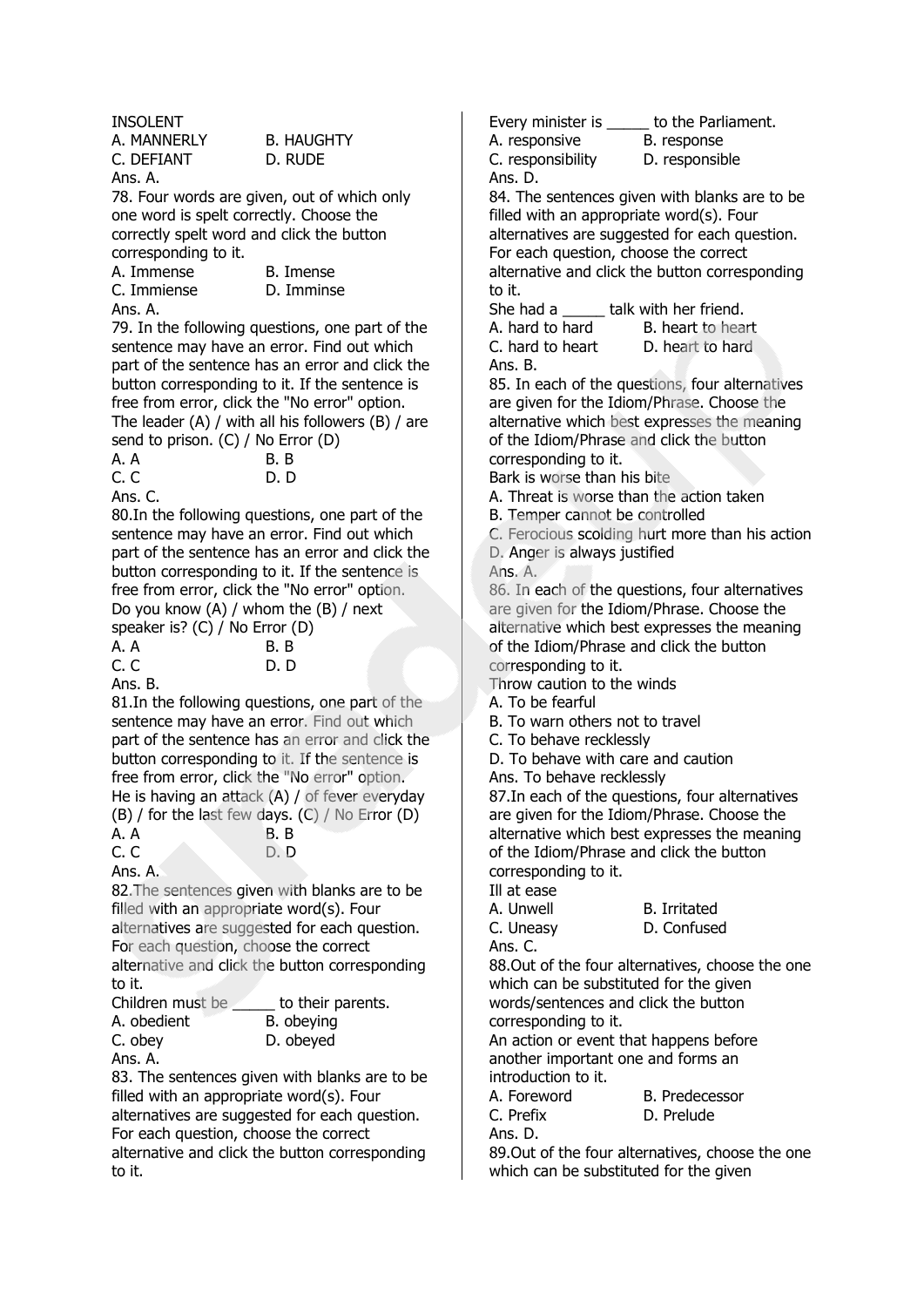words/sentences and click the button corresponding to it.

A computer printout sent out by a bank

regarding debits and credits in your account. A. Bank draft B. Statement

C. Overdraft D. Payee Ans. B.

90.Out of the four alternatives, choose the one which can be substituted for the given words/sentences and click the button corresponding to it.

Refresh and revive

C. Invalidate D. Invigilate Ans. A.

A. Invigorate B. Investigate

91.A sentence/a part of the sentence is underlined. Four alternatives are given to the underlined part which will improve the sentence. Choose the correct alternative and click the button corresponding to it. In case no improvement is needed, click the button corresponding to "No improvement".

Except him, no one could answer the question.

A. Exception of him B. Excepting him C. Except for him D. No improvement Ans. C.

92.A sentence/a part of the sentence is underlined. Four alternatives are given to the underlined part which will improve the sentence. Choose the correct alternative and click the button corresponding to it. In case no improvement is needed, click the button corresponding to "No improvement". The common fruitfly is technically called as "drosophila"

Ans. C.

A. called B. known by C. known as D. No improvement

93.A sentence/a part of the sentence is underlined. Four alternatives are given to the underlined part which will improve the sentence. Choose the correct alternative and click the button corresponding to it. In case no improvement is needed, click the button corresponding to "No improvement".

Give the tickets to whomever comes first. A. whoever B. whichever

Ans. A.

C. whatever D. No improvement

94.A sentence/a part of the sentence is underlined. Four alternatives are given to the underlined part which will improve the sentence. Choose the correct alternative and click the button corresponding to it. In case no improvement is needed, click the button corresponding to "No improvement". Though very young, she has a sense of flying high.

A. imagery B. imaginary Ans. C.

C. imagination D. No improvement

95.A sentence/a part of the sentence is underlined. Four alternatives are given to the underlined part which will improve the sentence. Choose the correct alternative and click the button corresponding to it. In case no improvement is needed, click the button corresponding to "No improvement". The greatest thing in the style of writing or speaking, is to have a use of metaphor.

A. knowledge B. command

C. need D. No improvement Ans. A.

96.A passage is given with 5 questions following it. Read the passage carefully and choose the best answer to each out of the four alternatives and click the button corresponding to it.

My worries were increasing. The boy at the shop was becoming more clamorous. My sales were poor, as the railways were admitting more pedlars on the platforms.

My cash receipts were going down and my credit sales alone flourished. The wholesale merchants who supplied me with goods stopped credit to me. The boy's method of account keeping was so chaotic that I did not know whether I was moving forward or backward. He produced cash from the counter in a haphazard manner, and there were immense gaps on the shelves all over the shop. The complaint by the public was that nothing one wanted was ever available. Suddenly the railways gave me notice to quit. I pleaded with the old stationmaster and porter, but they could do nothing; the order had come from high up. The shop was given to a new contractor.

I could not contemplate the prospect of being cut off from the railways. I grew desperate and angry. I shed tears at seeing a new man in the place where I and my father had sat. I slapped the boy on the cheek and he cried, and his father, the porter, came down on me and said, 'this is what he gets for helping you! I'd always told the boy. He was not your paid servant, anyway.'

Why does the speaker say that his sales were poor?

A. Because his cash receipts were going down B. Because the boy at the shop was becoming more clamorous.

C. Because the railways were admitting more pedlars on the platform

D. Because there were no buyers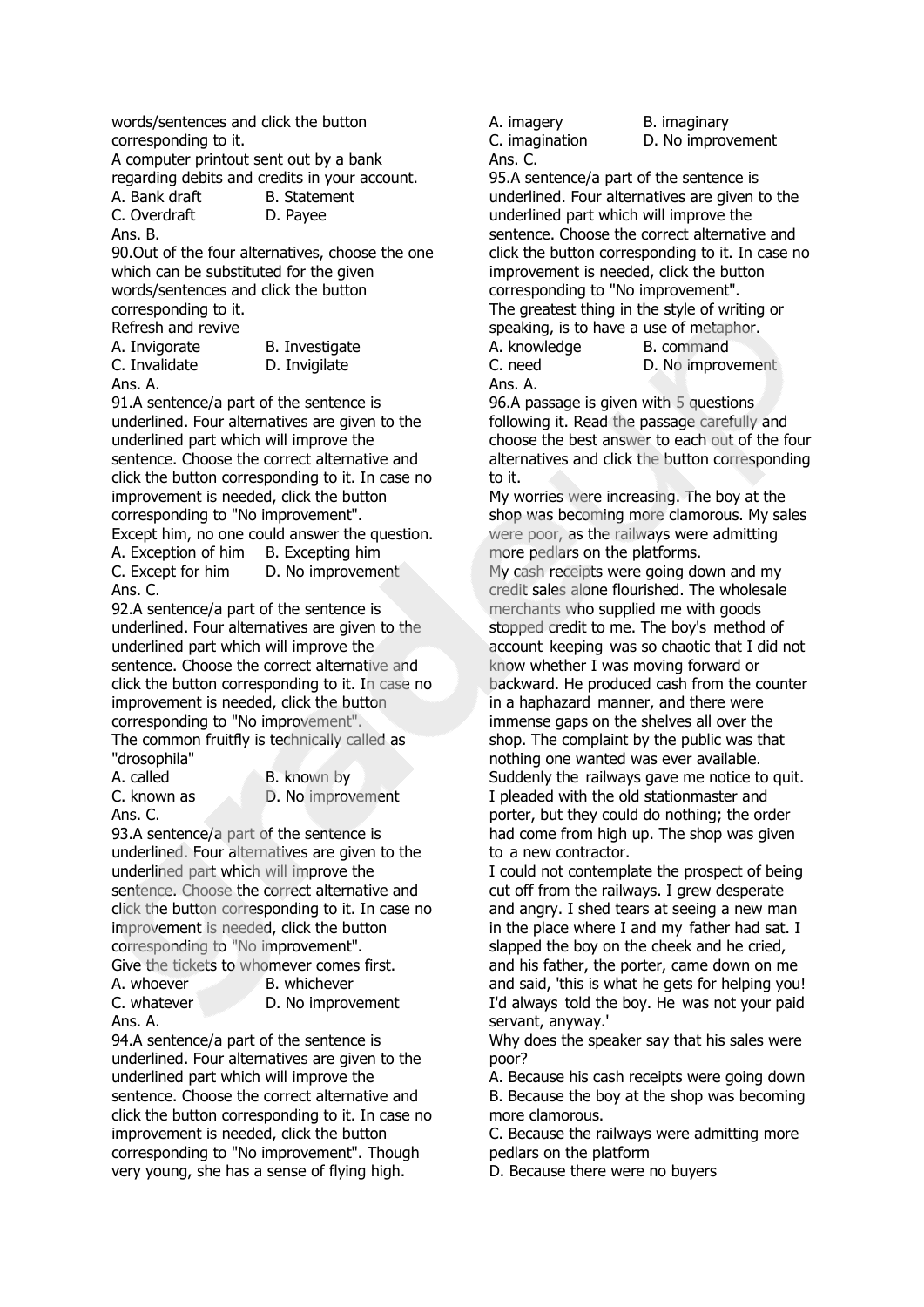Ans. C.

97. A passage is given with 5 questions following it. Read the passage carefully and choose the best answer to each out of the four alternatives and click the button corresponding to it.

My worries were increasing. The boy at the shop was becoming more clamorous. My sales were poor, as the railways were admitting more pedlars on the platforms.

My cash receipts were going down and my credit sales alone flourished. The wholesale merchants who supplied me with goods stopped credit to me. The boy's method of account keeping was so chaotic that I did not know whether I was moving forward or backward. He produced cash from the counter in a haphazard manner, and there were immense gaps on the shelves all over the shop. The complaint by the public was that nothing one wanted was ever available. Suddenly the railways gave me notice to quit. I pleaded with the old stationmaster and porter, but they could do nothing; the order had come from high up. The shop was given to a new contractor.

I could not contemplate the prospect of being cut off from the railways. I grew desperate and angry. I shed tears at seeing a new man in the place where I and my father had sat. I slapped the boy on the cheek and he cried, and his father, the porter, came down on me and said, 'this is what he gets for helping you! I'd always told the boy. He was not your paid servant, anyway.'

How did the boy's method of account keeping affect the speaker?

A. His worries increased

B. He produced cash from the counter in a haphazard manner.

C. His sales were poor

D. He did not know if he was moving forward or backward

Ans. D.

98. A passage is given with 5 questions following it. Read the passage carefully and choose the best answer to each out of the four alternatives and click the button corresponding to it. My worries were increasing. The boy at the shop was becoming more clamorous. My sales were poor, as the railways were admitting more pedlars on the platforms.

My cash receipts were going down and my credit sales alone flourished. The wholesale merchants who supplied me with goods stopped credit to me. The boy's method of

account keeping was so chaotic that I did not know whether I was moving forward or backward. He produced cash from the counter in a haphazard manner, and there were immense gaps on the shelves all over the shop. The complaint by the public was that nothing one wanted was ever available. Suddenly the railways gave me notice to quit. I pleaded with the old stationmaster and porter, but they could do nothing; the order had come from high up. The shop was given to a new contractor.

I could not contemplate the prospect of being cut off from the railways. I grew desperate and angry. I shed tears at seeing a new man in the place where I and my father had sat. I slapped the boy on the cheek and he cried, and his father, the porter, came down on me and said, 'this is what he gets for helping you! I'd always told the boy. He was not your paid servant, anyway.'

Why did the public complain?

A. Because his credit at the whole salers' was gone

B. Because nothing one ever wanted was available

C. Because there were gaps on the shelves all over the shop

D. Because the railways gave him notice to quit

Ans. B.

99.A passage is given with 5 questions following it. Read the passage carefully and choose the best answer to each out of the four alternatives and click the button corresponding to it.

My worries were increasing. The boy at the shop was becoming more clamorous. My sales were poor, as the railways were admitting more pedlars on the platforms.

My cash receipts were going down and my credit sales alone flourished. The wholesale merchants who supplied me with goods stopped credit to me. The boy's method of account keeping was so chaotic that I did not know whether I was moving forward or backward. He produced cash from the counter in a haphazard manner, and there were immense gaps on the shelves all over the shop. The complaint by the public was that nothing one wanted was ever available. Suddenly the railways gave me notice to quit. I pleaded with the old stationmaster and porter, but they could do nothing; the order had come from high up. The shop was given to a new contractor.